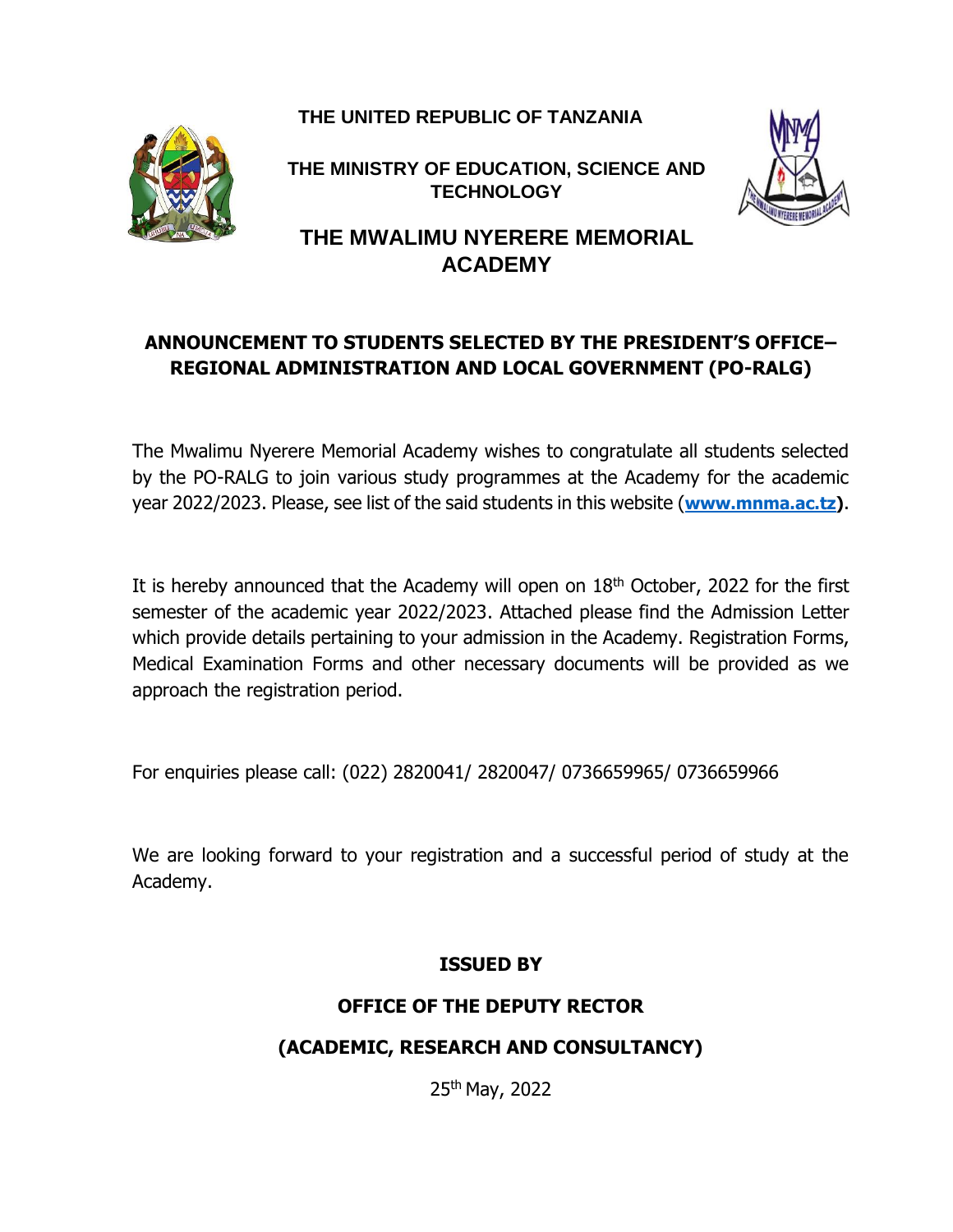#### **THE UNITED REPUBLIC OF TANZANIA**



**THE MINISTRY OF EDUCATION, SCIENCE AND TECHNOLOGY** 

# **THE MWALIMU NYERERE MEMORIAL ACADEMY**



25th May, 2022

………………………………………………… …………………………………………………

#### **RE: ADMISSION INTO BASIC TECHNICIAN CERTIFICATE FOR THE ACADEMIC YEAR 2022/2023**

I am pleased to inform you that you have been selected to join the Academy for one year pursuing ……………………………………………………………………………………………………………………… You are required to report at the Academy on **18th October 2022** ready for registration and one week for orientation programme that will commence on **18th October 2022.** Please note that all  $1<sup>st</sup>$  year students are required to attend the Orientation Programme. Classes will commence immediately after the orientation week.

Please observe the following instructions.

- 1) That you should pay annual tuition fee of **Six hundred twenty five thousands (Tshs 625,000/=) only** (accommodation exclusive)\*. Fees may be paid **either** in one or two installments at the rate of 60%, equivalent to Tshs**. 375,000/= (payable during the First Semester)** and 40% equivalent to Tshs. **250,000/= (Second Semester).** Each installment should be paid at the beginning of each Semester. Also you should pay compulsory fee of **50,400/=** for Medical Insurance (Control number to be obtained from NHIF website) as well as Tshs. **15,000/=** for NACTE quality assurance fee, Tshs **100,000/=** for Practical Training, Tshs. **10,000/=** for students union, Tshs **10,000/=** Caution Money, Tshs. **5,000/=** for Medical Examination, Tshs **15,000/=** for Registration, Tshs **10,000/=** for Identity Card and Tshs **10,000/=** for Students' Welfare Emergency Fund at the beginning of first semester once a year. Parents/ Sponsors/ Students are requested to pay the fees through the **Online System<sup>+</sup> available at the Academy Website [www.mnma.ac.tz.](http://www.mnma.ac.tz/)**
- **2)** That you should present yourself to the Admissions Office for formal registration after paying the required fees. Failure to do so will result in the withdrawal of your admission. Admission can neither be postponed nor deferred to the next academic year. **Please note that no student will be allowed to attend classes without paying the required fees and completing the registration process.**

\*Attached herewith, please find the expounded "Academy's Fees Structure for the Academic Year 2022/2023" and other payments for your reference.

<sup>+</sup>Please generate Control Number properly and then after payment send the original Bank Pay in Slip to the Academy. Make sure that the Bank Pay in Slip bears Student's **full Names, Programme and Year of Study.**